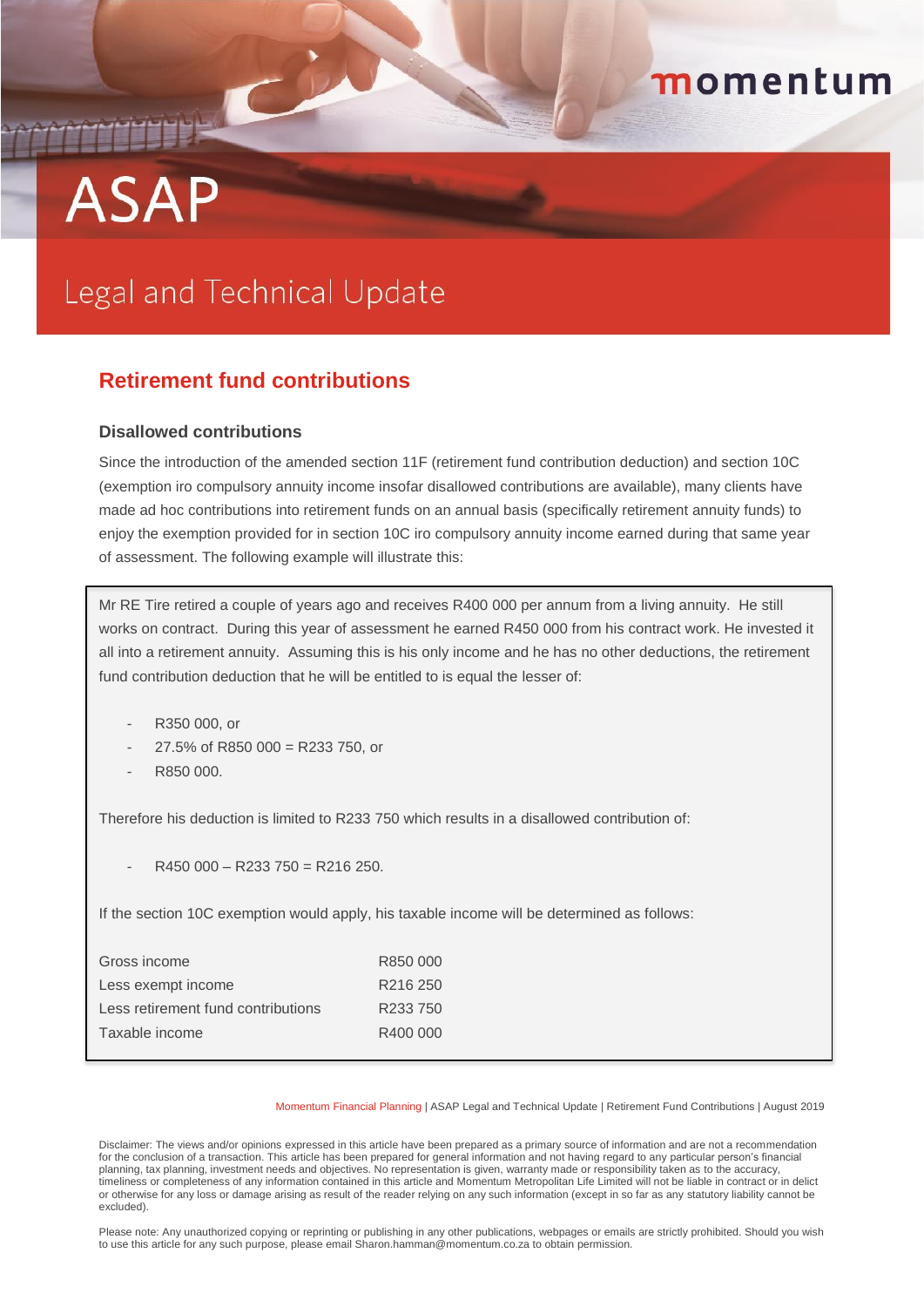# **Clarification**

In 2018 SARS provided certainty in respect of disallowed contributions and whether a contribution made in a tax year can also be seen as a disallowed contribution in that same year of assessment. The answer has come back as NO.

The interpretation of the Act supports this answer and it lies in the sequence of the tax calculation. The general outline of an income tax calculation is as follows:



This is a strict order that is prescribed by the Act.

# **Step 1:**

When determining gross income, one would also consider all lump sums received from retirement funds during that year of assessment.

In terms of paragraphs 2, 5 and 6 of the Second Schedule, the lump sums will be reduced by all contributions made by the taxpayer that:

- did not rank as a deduction under section 11F, or
- which has not been exempted under section 10C, and
- which has not been allowed as a deduction against any previous lump sums.

#### **Step 2:**

Then the exemptions will be determined in terms of section 10.

Section 10C allows for an exemption against compulsory annuity income earned. It will be equal to retirement fund contributions made by the taxpayer that did not rank as a deduction under section 11F and that was not previously utilized under section 10C or under paragraphs 5 and 6 of the Second Schedule.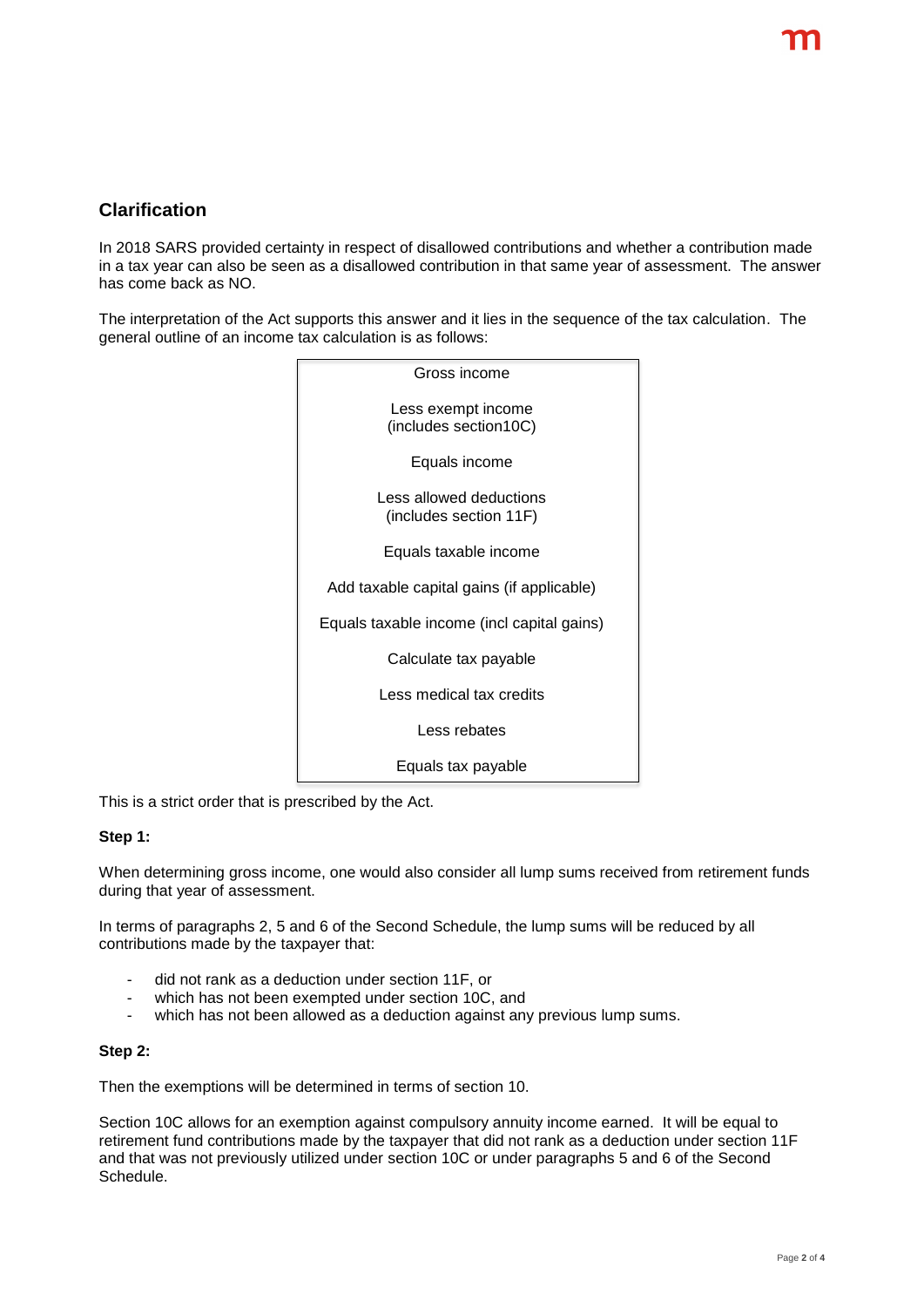### **Step 3:**

Determine all deductions against income which will include the contributions made to retirement funds within the limits prescribed by section 11F. This clearly shows that the disallowed contribution can only be determined in step 3 which results in the interpretation that a contribution cannot be seen as a 'disallowed contribution' in the same year of assessment that it is made in.

Therefore the outcome of this interpretation on our example is as follows:

Mr RE Tire retired a couple of years ago and receives R400 000 per annum from a living annuity. He still works on contract. During this year of assessment he earned R450 000 from his contract work.

He invested it all into a retirement annuity. Assuming this is his only income and he has no other deductions, the retirement fund contribution deduction that he will be entitled to is equal to the lesser of:

- R350 000, or
- $27.5\%$  of R850 000 = R233 750, or
- R850 000.

When we apply the steps as explained, the tax calculation and its impact on the section 10C exemption will be as follows:

| Gross income                                                                            | R850 000                                      |  |
|-----------------------------------------------------------------------------------------|-----------------------------------------------|--|
| Less exempt income<br>(no disallowed contributions<br>from previous year of assessment) | NIL                                           |  |
| Less retirement fund contribution                                                       | R233750                                       |  |
| Taxable income                                                                          | R616 250                                      |  |
| The disallowed contribution is now calculated as follows:                               |                                               |  |
| Contributions to RA<br>Less allowed deduction<br>Disallowed contribution                | R450 000<br>R <sub>233</sub> 750<br>R216 250. |  |

which will be carried over to the following year of assessment.

In that following year of assessment it will be applied as follows:

- Firstly as a deduction against any retirement fund lump sum to determine the taxable portion,
- Secondly, any remaining disallowed contribution to be applied as a section 10C exemption if compulsory annuity income is earned in that year, and
- Thirdly, any remaining amount to be deducted under section 11F and if the there is an amount that does not qualify due to it being in excess of the maximum deductible amount, it will be rolled over to the following year of assessment.

The impact in the following year is highlighted by the continuance of Mr RE Tire's situation in the 2020 tax year: